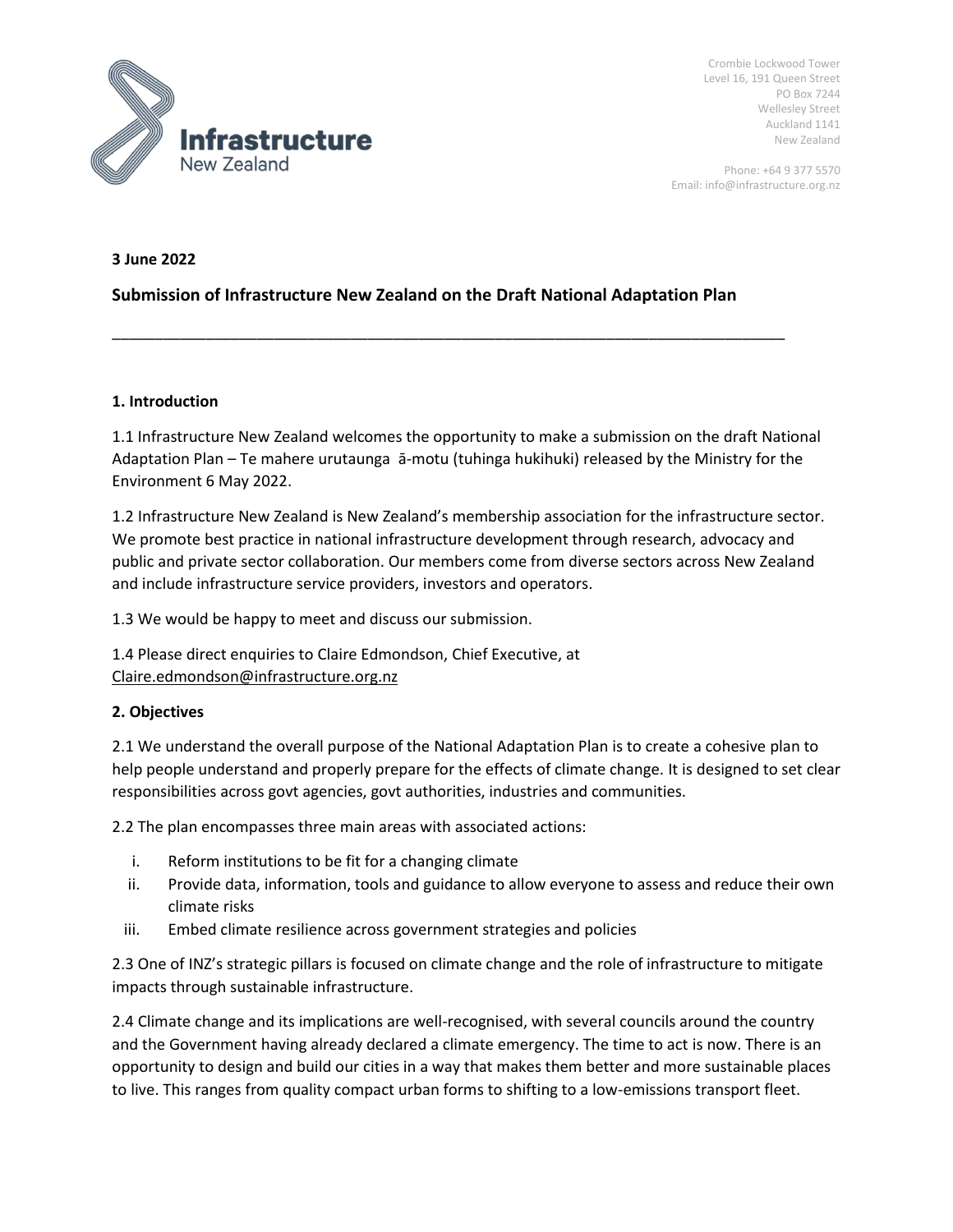

2.5 There is also an opportunity to make better use of the infrastructure we already have, including using it in transformational ways.

2.6 Infrastructure will play a significant role in how we respond to climate change, whether it is mitigation, adaptation or increasing resilience. Infrastructure-related decisions will have a significant impact on our path to decarbonisation and net zero emissions.

2.7 We have been supportive for some time of a stock take on how resilient public infrastructure (at the local and central government level) is to the adverse impacts of a changing climate, and setting the scene for a national dialogue on choosing between continued use or alternative solutions. We are supportive of the conversation that this draft plan will progress in that regard.

2.8 INZ is also supportive of the principle of 'build back better'. The Government's commitment to reducing New Zealand's emissions profile needs to be accompanied by a commitment from local and central government that all infrastructure projects will go through a sustainable and climate lens. This is especially critical because of the long-lived nature of infrastructure.

### **3. System-wide changes – Resource management system**

3.1 One of the critical actions under system-wide actions is to reform the resource management system. INZ supports changes to the RMA as seen in our submission on the Resource Management (Enabling Housing Supply) Amendment Bill in November 2021. INZ's position is that a well-functioning resource management system will: integrate well with the wider urban planning system simplify; streamline and shorten the length of processes; reduce the number of instances a consent application is required; recognise the net benefits of a project instead of decisions being made on the support and objections received on an application, which are often localised; enable critical and/or significant infrastructure to be consented/approved faster compared to under the RMA; negate the need for a statute like the COVID-19 Recovery (Fast-track Consenting) Act 2020 or the Housing Accords and Special Housing Areas Act 2013 to progress significant infrastructure projects or enable urban development; and enable urban development to occur without vexatious objections.

3.2 Ensure the planning system does not continue to disproportionately hamper infrastructure delivery through delays and excessive costs. The reform of the resource management system provides a key opportunity to address this, that is, a more efficient system that still provides good environmental outcomes. We would like to reiterate our support for the reform of the resource management system.

#### **4. Infrastructure Chapter objectives**

4.1 We broadly agree with the outcomes and objectives set out in the Infrastructure chapter and will be watching as these develop further.

- o Reduce the vulnerability of assets exposed to climate change
- o Ensure all new infrastructure is fit for a changing climate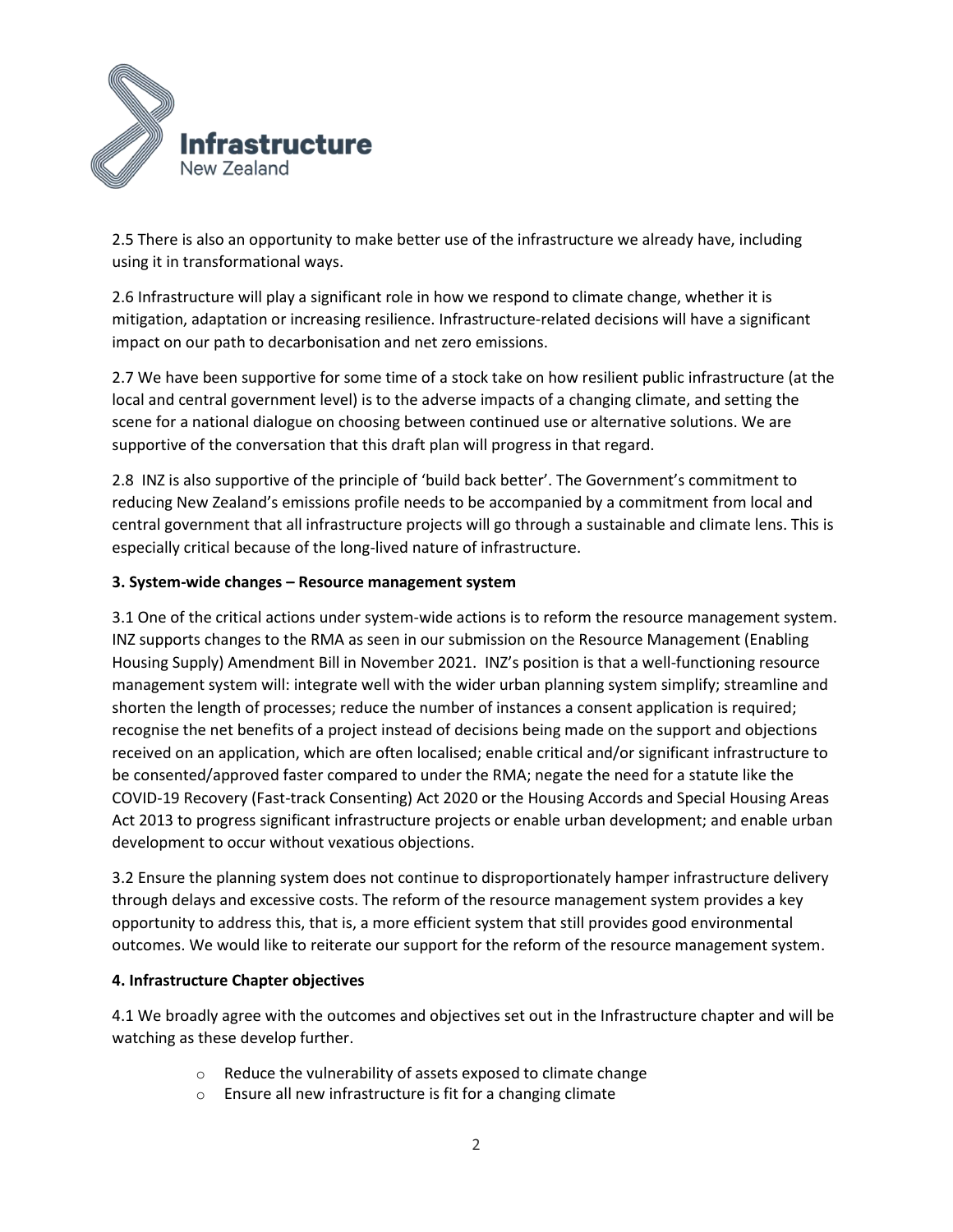

o Use renewal programmes to improve adaptive capacity

4.2 The National Adaptation Plan has identified several actions to support adaptation in all infrastructure types and all regions of Aotearoa. This consultation has asked stakeholders to identify potential for further aligning actions across local government, central government and private sector asset owners. INZ's position is that central and local government should lead by example.

### **5. Code for resilient infrastructure**

5.1 We will be interested to see how the proposal to 'Scope a resilience standard or code for infrastructure' develop and we would like to see further information before we take a position on this. We understand this will be developed 2022-2024 so there will be time for further shaping of this initiative. There is an opportunity here to support leading-practice risk reduction and resilience planning in New Zealand. INZ would be open to further discussion with Te Waihanga as this is developed.

### **6 Funding our infrastructure deficit**

6.1 Many of the identified actions may create further costs to funding infrastructure. Given this, it is important to consider how the existing infrastructure deficit will be funded and financed.

6.2 INZ notes that New Zealand already faces a significant infrastructure deficit and we have been vocal on the need to address this. While the dollar amount of the deficit varies, Treasury's 2022 Investment Statement puts the figure at \$210billion.

6.3 The New Zealand Infrastructure Commission: Te Waihanga has stated the nation would need to spend \$31 billion on infrastructure each year, for the next 30 years, if we are to build our way out of current and future infrastructure challenges. That puts into context the severity of the situation New Zealand is in, and it is simply not sustainable. We must make better use of the infrastructure we have and find better ways to pay for future infrastructure projects, including using the range of funding and financing tools we already have, which include public-private partnerships, special purpose vehicles under the Infrastructure Funding and Financing Act 2020, lease structures and development contributions and developer agreements used by local government. We must also prioritise the infrastructure we need to build, and enable the project and skills pipeline required to deliver it; this has been recommended by Te Waihanga and we support it.

6.4 We understand the intention is that the final National Adaptation Plan will be accompanied by proposed legislation. The resulting legislation from the National Adaptation Plan will need to enable sustainable development to continue. We look forward to the opportunity to comment on specific legislative proposals at that time and to submitting on these in due course.